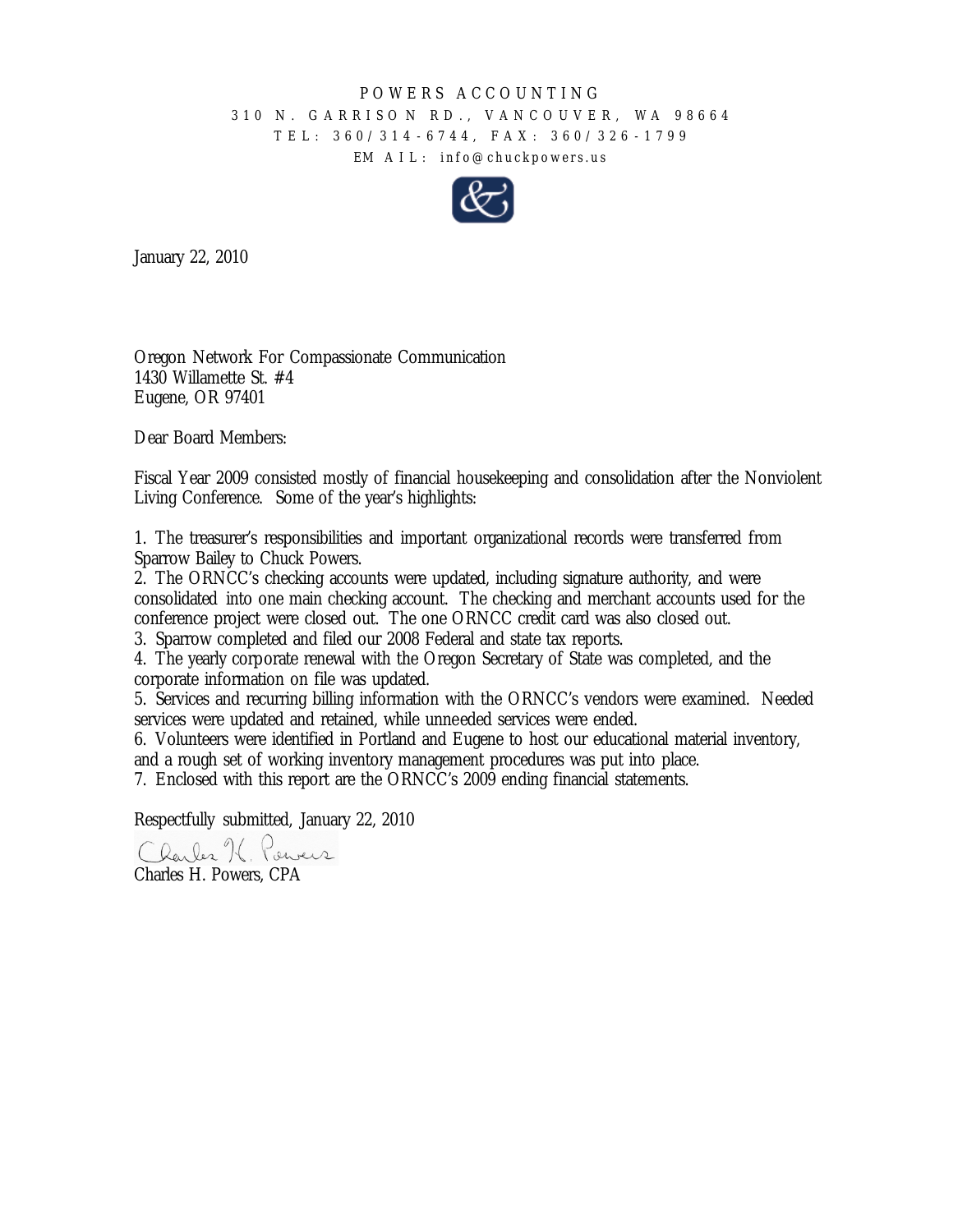#### POWERS ACCOUNTING

## 310 N. GARRISO N RD., VANCOUVER, W A 98664 TEL: 360/314 - 6744, FAX: 360/326 - 1799 EM AIL: info@chuckpowers.us



January 22, 2010

Oregon Network For Compassionate Communication 1430 Willamette St. #4 Eugene, OR 97401

I have compiled the accompanying balance sheet of Oregon Network For Compassionate Communication as of December 31, 2009 and the related statements of income and cash flows for the period then ended, in accordance with Statements on Standards for Accounting and Review Services issued by the American Institute of Certified Public Accountants.

A compilation is limited to presenting, in the form of financial statements, information that is the representation of management. I have not audited or reviewed the accompanying financial statements and, accordingly, do not express an opinion or any other form of assurance on them.

Sincerely,<br>Clarles K. Power Charles H. Powers, CPA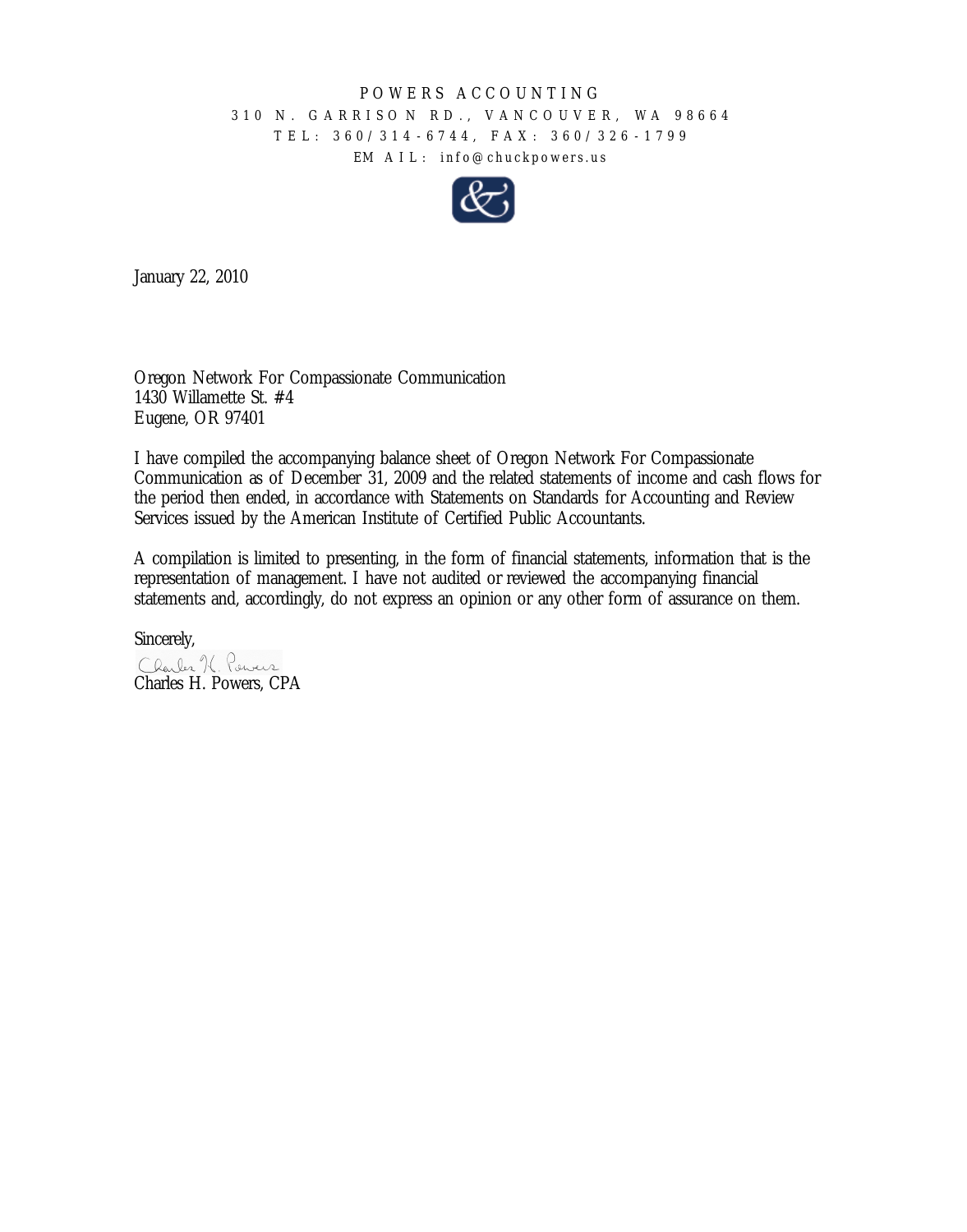# **Oregon Network for Compassionate Communication Balance Sheet**

### **Accrual Basis As of December 31, 2009**

|                                                                                                            | Dec 31, 09              |
|------------------------------------------------------------------------------------------------------------|-------------------------|
| <b>ASSETS</b><br><b>Current Assets</b><br><b>Checking/Savings</b><br>Checking - Umpgua 7020                | 21,136.11               |
| <b>Total Checking/Savings</b>                                                                              | 21,136.11               |
| <b>Other Current Assets</b><br><b>Inventory Asset</b><br><b>Books For Sale</b><br><b>T-Shirts For Sale</b> | 7.358.18<br>300.00      |
| <b>Total Inventory Asset</b>                                                                               | 7.658.18                |
| <b>Total Other Current Assets</b>                                                                          | 7,658.18                |
| <b>Total Current Assets</b>                                                                                | 28,794.29               |
| <b>TOTAL ASSETS</b>                                                                                        | 28,794.29               |
| <b>LIABILITIES &amp; EQUITY</b><br>Equity<br><b>Unrestricted Net Assets</b><br>Net Income                  | 30,272.87<br>(1,478.58) |
| <b>Total Equity</b>                                                                                        | 28.794.29               |
| <b>TOTAL LIABILITIES &amp; EQUITY</b>                                                                      | 28,794.29               |